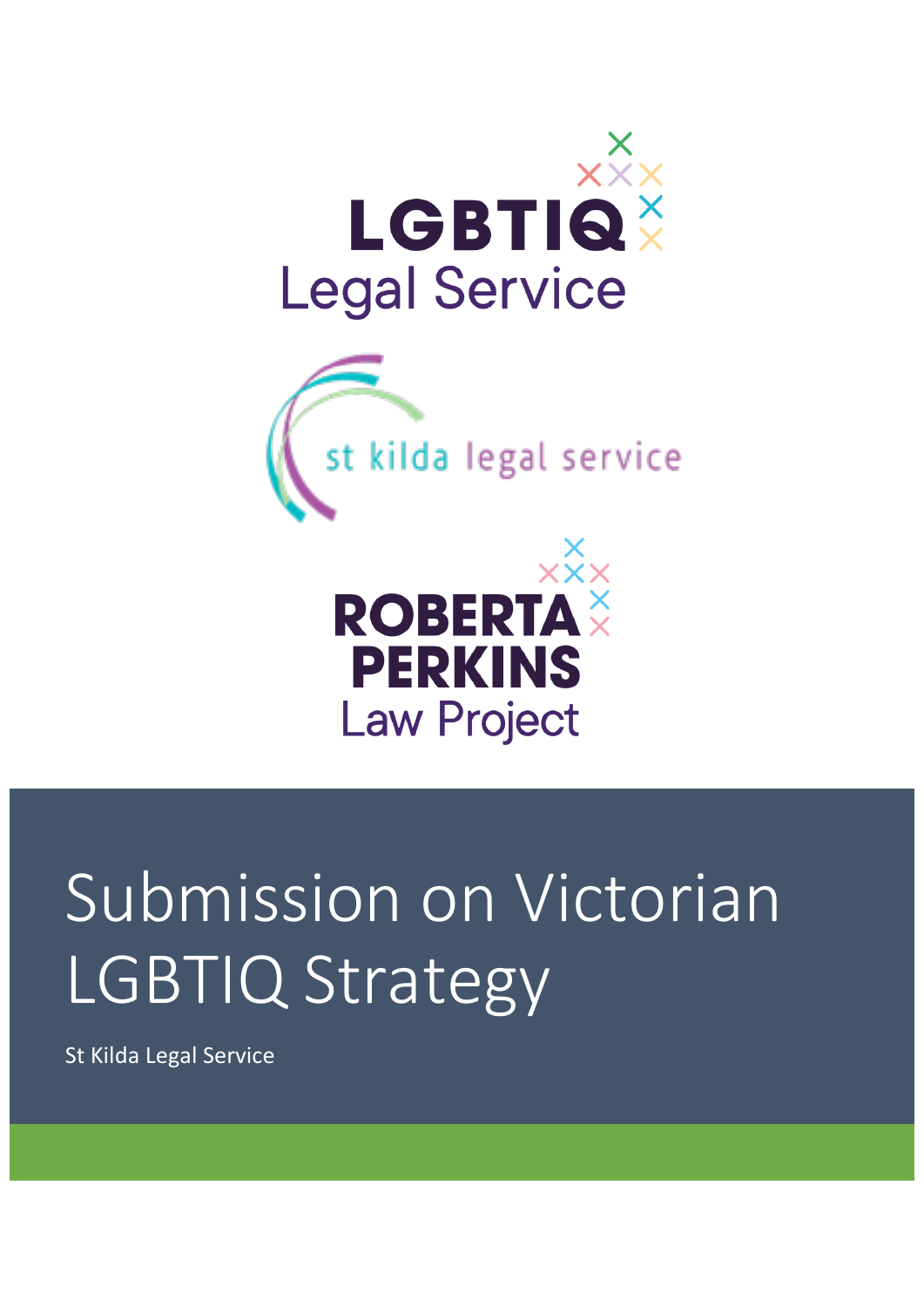

14 August 2020

To: [equality@dpc.vic.gov.au](about:blank)

Dear Commissioner Ro Allen

We welcome the opportunity to provide input on the Discussion Paper for the Victorian LGBTIQ Strategy. We support the development of the LGBTIQ Strategy to remove discrimination and promote equality throughout Victoria. The LGBTIQ Legal Service is informed by our expertise as a legal service provider and the experiences of our clients and data from our legal needs survey. We recommend that the Government engages peer-led community groups, non-legal service providers and community members from multidisciplined and diverse backgrounds in the consultation, development and implementation of the strategy.

We encourage the Government to centre the experiences and voices of Brotherboys and Sistergirls in developing and implementing the strategy. In addressing ongoing inequity in LGBTIQ communities, we encourage the strategy to move beyond consultation to including employment strategies with pathways to leadership, particularly for First Nations communities, multicultural and multifaith communities, TGD people, people living with HIV or AIDS, sex workers, people who have been to prison and people living with a disability.

We have drawn significantly from our recent Legal Needs Analysis in writing this submission. This report includes recommendations to address the unmet legal need in Victoria, including establishing a permanent and expanded LGBTIQ Legal Service, that includes immigration, family and employment law services. Our submission includes several recommendations that will improve the lives of LGBTIQ+ people in Victoria.

The LGBTIQ Legal Service welcomes the opportunity to discuss our recommendations and provide further assistance in the future.

Kind regards,

**Mel Dye** Chief Executive Officer, St Kilda Legal Service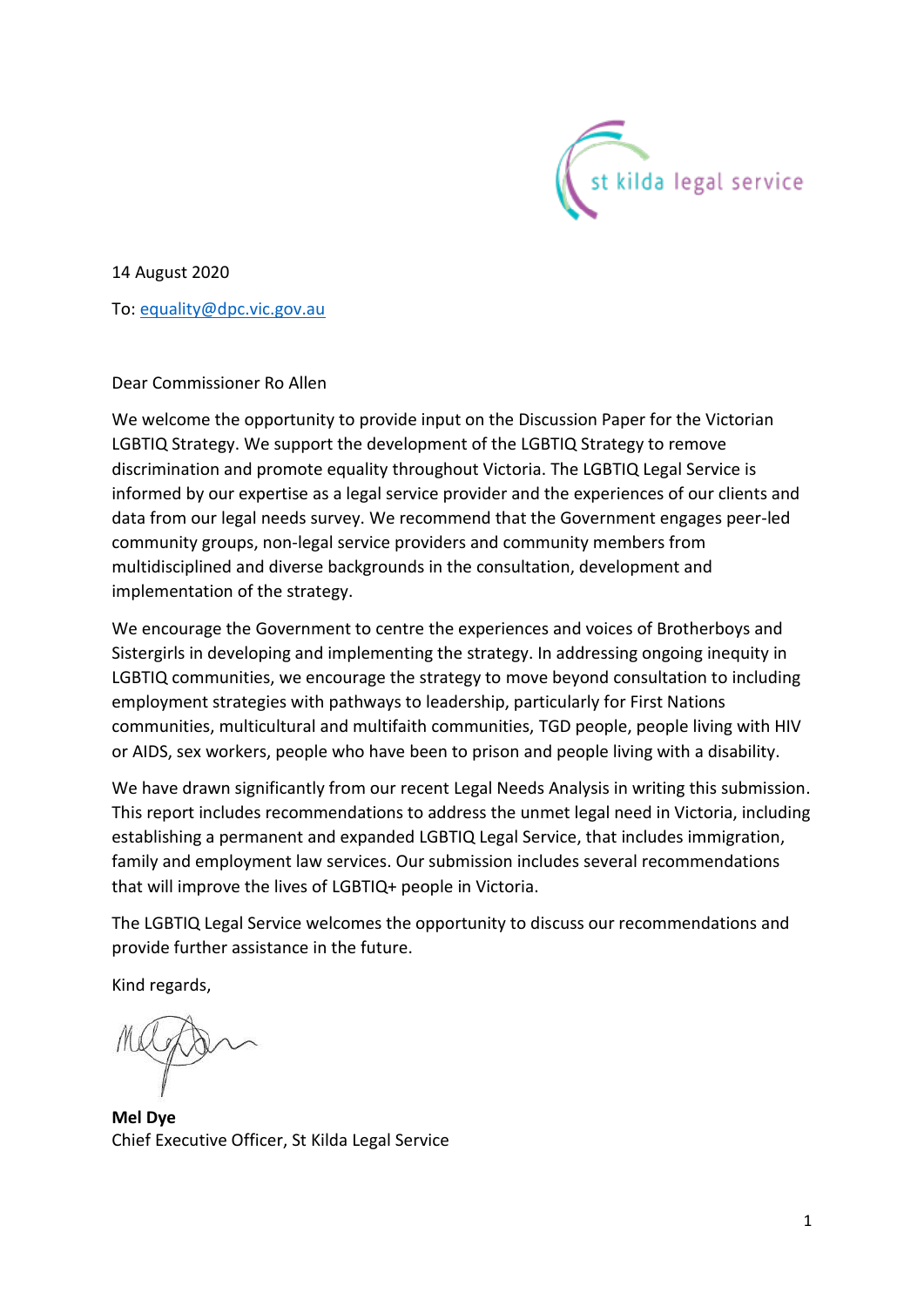## **About the St Kilda Legal Service**

St Kilda Legal Service (**SKLS**) provides free and accessible legal services to members of the community within Port Phillip, Bayside, Stonnington and parts of Glen Eira. The SKLS Legal Service is committed to redressing inequalities within the legal system through casework, legal education, community development and law reform activities.

We are a generalist community legal centre that provides legal advice and casework assistance on a broad range of legal issues, and often sees clients experiencing poverty, issues with drug use, mental illness and homelessness. SKLS operates four specialist programs: Community Outreach Programs, Family Violence Duty Lawyer Program, Family Law and Family Violence Program and an LGBTIQ Legal Service.

## **About the LGBTIQ Legal Service**

The development of the service and establishment of various outreach services and partnerships, led to greater awareness within SKLS of the specific legal issues and barriers faced by the LGBTIQ community; and specifically the transgender and gender diverse (**TGD**) community. With funding from the Victorian Law Foundation and a private philanthropic donor, SKLS launched the LGBTIQ Legal Service, a health justice partnership with Thorne Harbour Health, as a specialist program to address these issues and needs; Australia's first LGBTIQ-specific health justice partnership with Thorne Harbour Health.

The LGBTIQ Legal Service commenced operation in 2018 as a state-wide service responsible for both the delivery of integrated legal services. The service has completed an LGBTIQ+ Inclusive Practice Toolkit for community legal centres, and LGBTIQ Legal Needs Analysis on the legal needs of Victorian LGBTIQ communities (**LNA**)**.** The LGBTIQ Legal Service provides advice and representation to the LGBTIQ community on a wide-range of legal issues, including discrimination, tenancy, family violence, criminal law, employment and sexual harassment matters.

## **About the Roberta Perkins Law Project**

In 2019, SKLS further developed its services for LGBTIQ communities by establishing the Roberta Perkins Law Project in partnership with Transgender Victoria (**TGV**); and funded by the City of Melbourne Social Innovations Partnerships program. The project established a two-year pilot program that comprised a specialist legal service for TGD people in Victoria, with the formal launch of this program being in mid-2020.

The recent launch of the Roberta Perkins Law Project recognised Ms Roberta Perkins; a prominent activist responsible for establishing Australia's first trans rights and sex worker movements. In addition to being a founding member of the Australian Transsexual Association, she also helped to found the Australian Prostitutes Collective and advocated heavily for the rights of sex workers, substance users and the LGBTIQ community during the peak of the HIV and AIDS epidemic.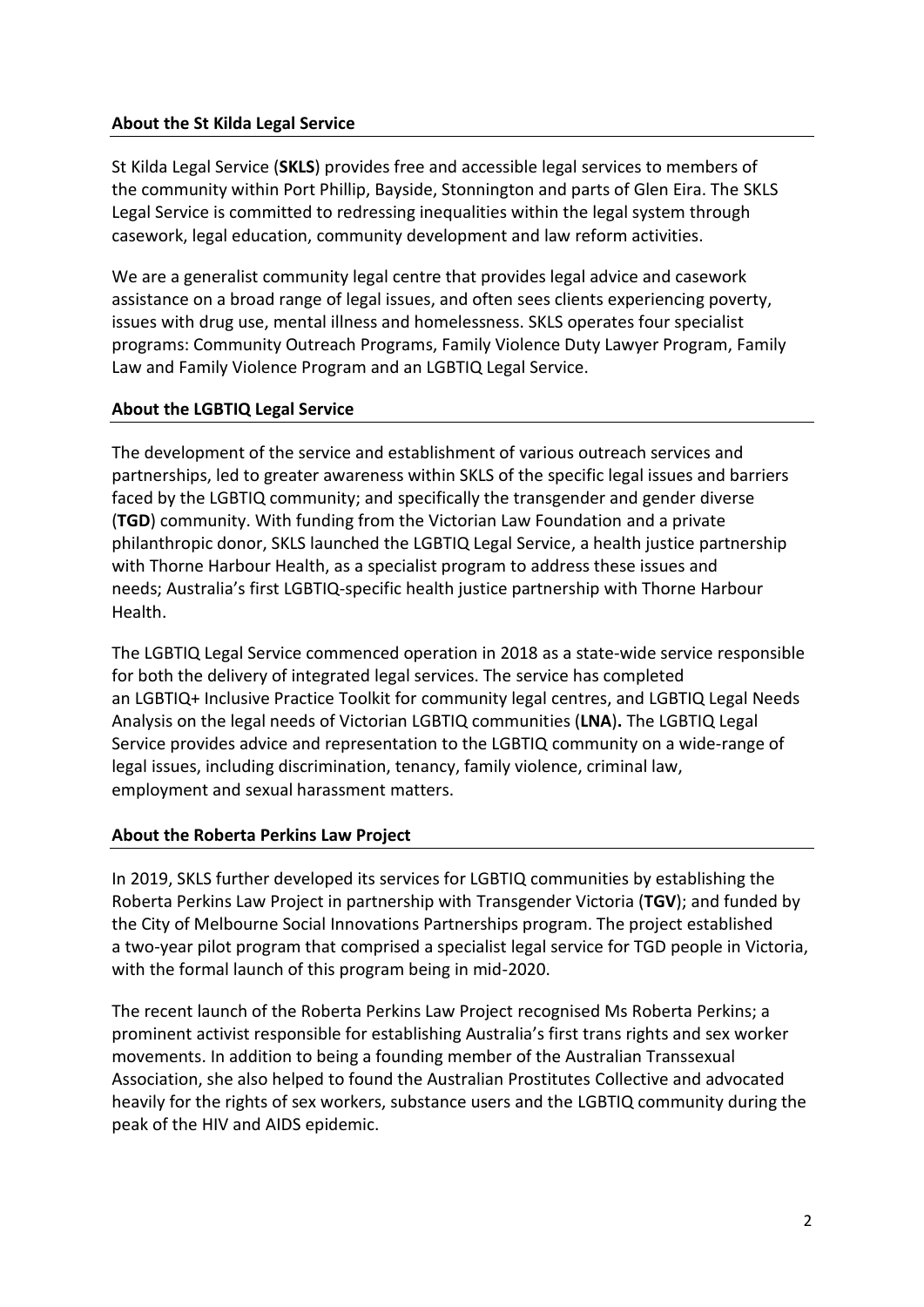## **Summary of recommendations**

#### **Law and policy reform recommendations**

- 1. The LGBTIQ strategy should include a commitment to undertake a broad legislative and policy review to ensure protection for all LGBTIQ communities, without the need for grass-roots campaigns and advocacy. Law and policy reform should particularly focus on ensuring protection for people with intersex variations, TGD people, sex workers, people living with HIV or AIDS, non-binary and asexual people, in consultation and/or partnership with peerled community groups, community leaders and legal service providers.
- 2. The LGBTIQ strategy should include a commitment to reviewing the *Equal Opportunity Act* 2010 (Vic) and consider removing exemptions that permit religious bodies and schools to discrimination on the basis of sexual orientation or gender identity and to include protections for people with variations of sex characteristics, non-binary and on the basis of HIV or AIDS status. This review should also ensure that the definition for gender identity is reviewed in consultation with the transgender and gender-diverse community.
- 3. The LGBTIQ strategy should consider how the Victorian State Government can advocate for law and policy review and reform at Commonwealth level, for example through the National Cabinet, and relevant associated committees, and require an 'impact statement' on how any proposed legislation will impact LGBTIQ communities.

#### **Economic security recommendations**

- 4. The LGBTIQ strategy should include a commitment to review administrative and regulatory frameworks, to impose positive duties on employers and effective enforcement, rather than an onus on individuals to bring complaints.
- 5. The LGBTIQ strategy should include a commitment to TGD employment strategies and programs in government bodies, services and agencies, including leadership pathways, in consultation and/or partnership with TGV.
- 6. The LGBTIQ strategy should include a commitment to funding a permanent and expanded LGBTIQ Legal Service, which includes increased specialised employment, family and immigration legal services to meet unmet legal need, as well as increasing ongoing funding to other services providing LGBTIQ specific services.
- 7. The LGBTIQ strategy should include a commitment of the Victorian State Government to advocate for the Commonwealth *Fair Work Act* 2009 to be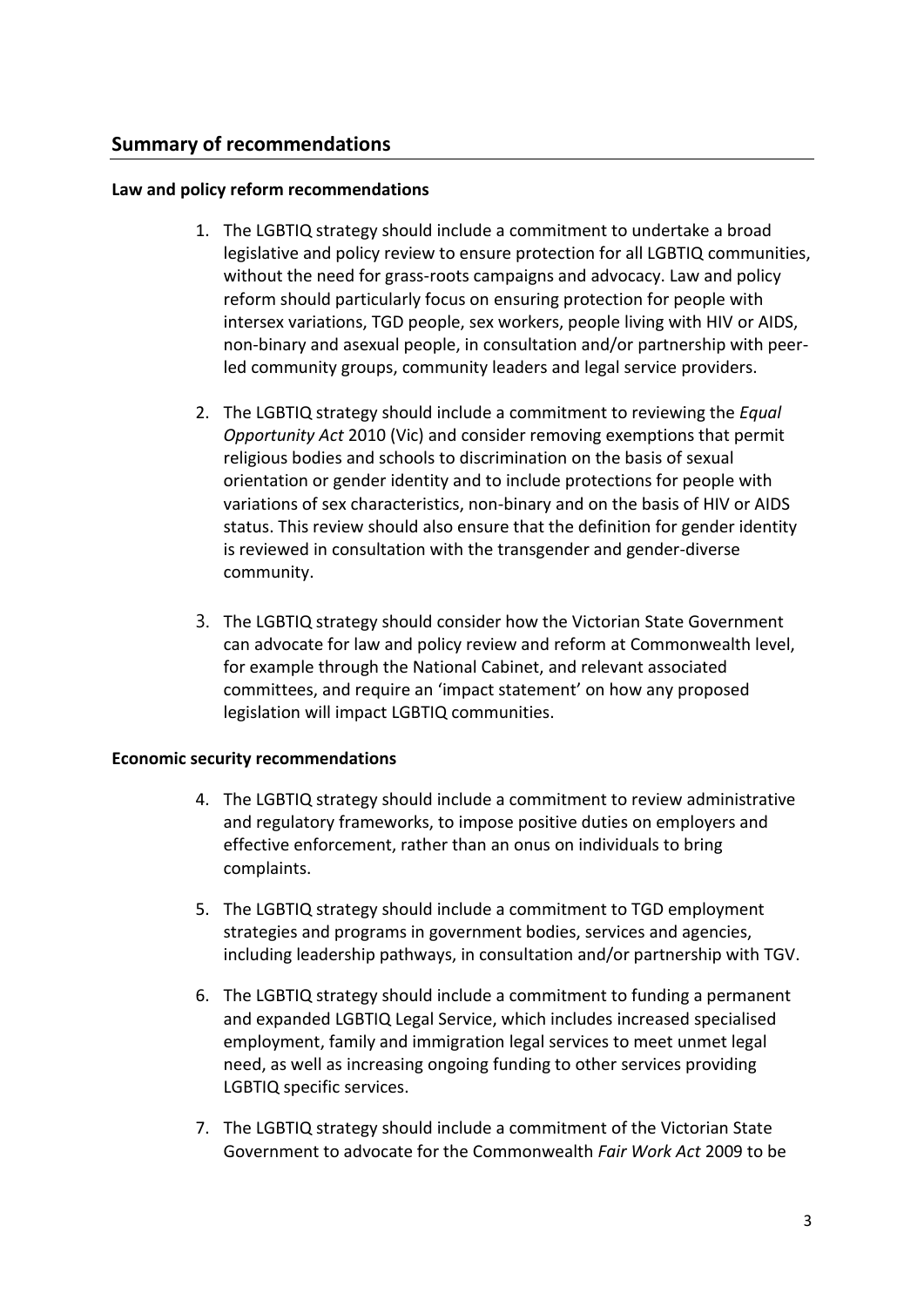amended to properly protect transgender, gender-diverse and intersex Australians from mistreatment and unfair dismissal.

8. The LGBTIQ strategy should recommend that the LGBTIQ Leadership Program and various working groups prioritise less established leaders and professionals, and maintain a network of established and up-and-coming leaders with mentoring and support opportunities.

#### **Health and wellbeing recommendations**

- 9. The LGBTIQ strategy must be properly representative of all LGBTIQ communities, and include diverse and multidisciplined voices, allowing peerled community groups to define their own experiences, goals and solutions for change.
- 10. The LGBTIQ strategy should include a commitment to advocate for criminal law prohibition of deferrable medical interventions on people born with variations of sex characteristics and transparent and accountable human rights-affirming oversight of relevant medical interventions and standards of care. As well as permanent resourcing and inclusion in all processes of affirmative, intersex-led peer support and systemic advocacy.
- 11. The LGBTIQ strategy should include a commitment to establishing a redress scheme for survivors of non-consensual, medically unnecessary interventions on people born with variations of sex characteristics.
- 12. The LGBTIQ strategy should include a commitment to advocate for gender affirming healthcare to be included in Medicare and increased funding to increase access and decrease wait times for all Victorians, including by ensuring that gender affirming surgeries are undertaken at public hospitals.
- 13. The LGBTIQ strategy should include a commitment to increased LGBTIQ specialised health services in regional and remote areas, including gender affirming and sexual health services, in partnership with peer-led community groups.
- 14. The LGBTIQ strategy should include a commitment to ensure people in prison have access to timely and appropriate gender-affirming and mental health care, including reviewing current barriers and issues, in partnership with people in prison and their advocates. This should include funding for advocates to facilitate peer support groups of TGD people in prison.

#### **LGBTIQ inclusive services recommendations**

15. The LGBTIQ strategy should include a commitment to increase funding for peer-led and community-controlled services that aim to provide inclusive and holistic care, and clearly outline measurable positive steps to increase visibility, research and advocacy for LGBTIQ communities. This requires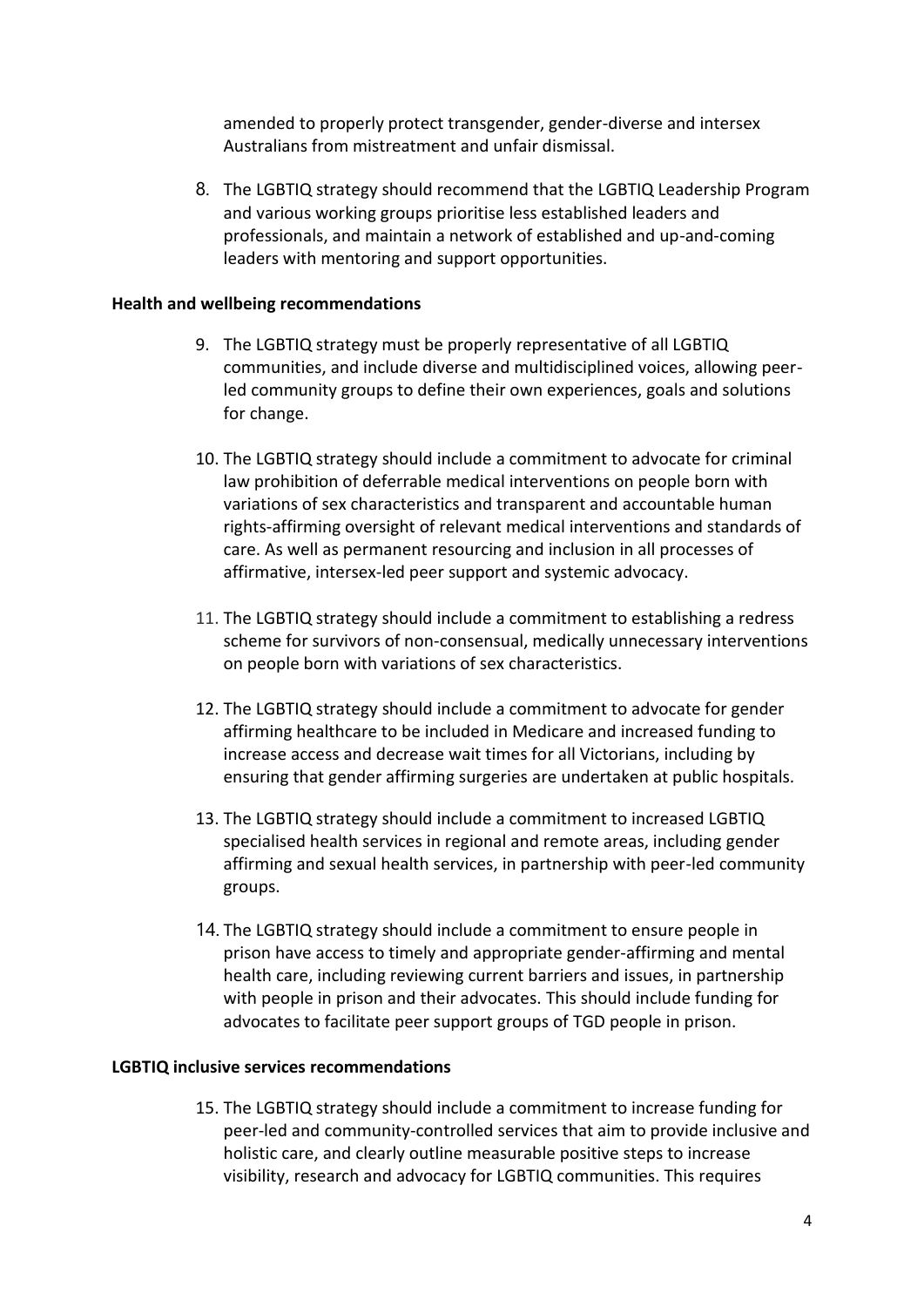individual and specific funding for each community group, rather than grouping the needs of the whole community together, including specifically for TGD, intersex and bisexual communities.

- 16. The LGBTIQ strategy should include a commitment to review all policies, procedures and training across all government bodies, services and agencies, and introduce minimum workplace standards; to address institutional inequities, promote equality and address discrimination.
- 17. The LGBTIQ strategy should include a commitment to increase funding for advocacy organisations, health and support services and community groups to continue and expand existing specialist or targeted LGBTIQ services in response to local legal need.

#### **Personal safety and violence recommendations**

- 18. The LGBTIQ strategy should include a commitment to increased funding for legal and support services providing LGBTIQ-specific family violence assistance, with a particular focus on addressing risk factors.
- 19. The LGBTIQ strategy should include a commitment to fund the development of safe housing for LGBTIQ people experiencing homelessness as a result of family violence, including safe and responsive services for TGD, young and older people.
- 20. The LGBTIQ strategy should include a commitment to implementing the LGBTIQ Family Violence Applicant and Respondent Practitioner Services out in all magistrates' courts throughout the state.
- 21. The LGBTIQ strategy should include a commitment to partnering with a peerled organisation, community leaders, legal service and/or advocacy organisation to deliver legal education and information, awareness-raising and capacity-building training to legal service providers, court staff, prison staff, Corrections Victoria and Victoria Police.
- 22. The LGBTIQ strategy should recommend Victoria Police implements compulsory training and culture change around their treatment of transgender and gender-diverse people, and when they have demonstrated measurable progress, to change the name 'Gay and Lesbian Liaison Officer (GLLO)' to 'LGBTIQ+ Liaison Officer' and change the acronym.
- 23. The LGBTIQ strategy should recommend that all Government databases, including Victoria Police, allow for appropriate recording of gender, sexuality and correct names and pronouns as requested by TGD people.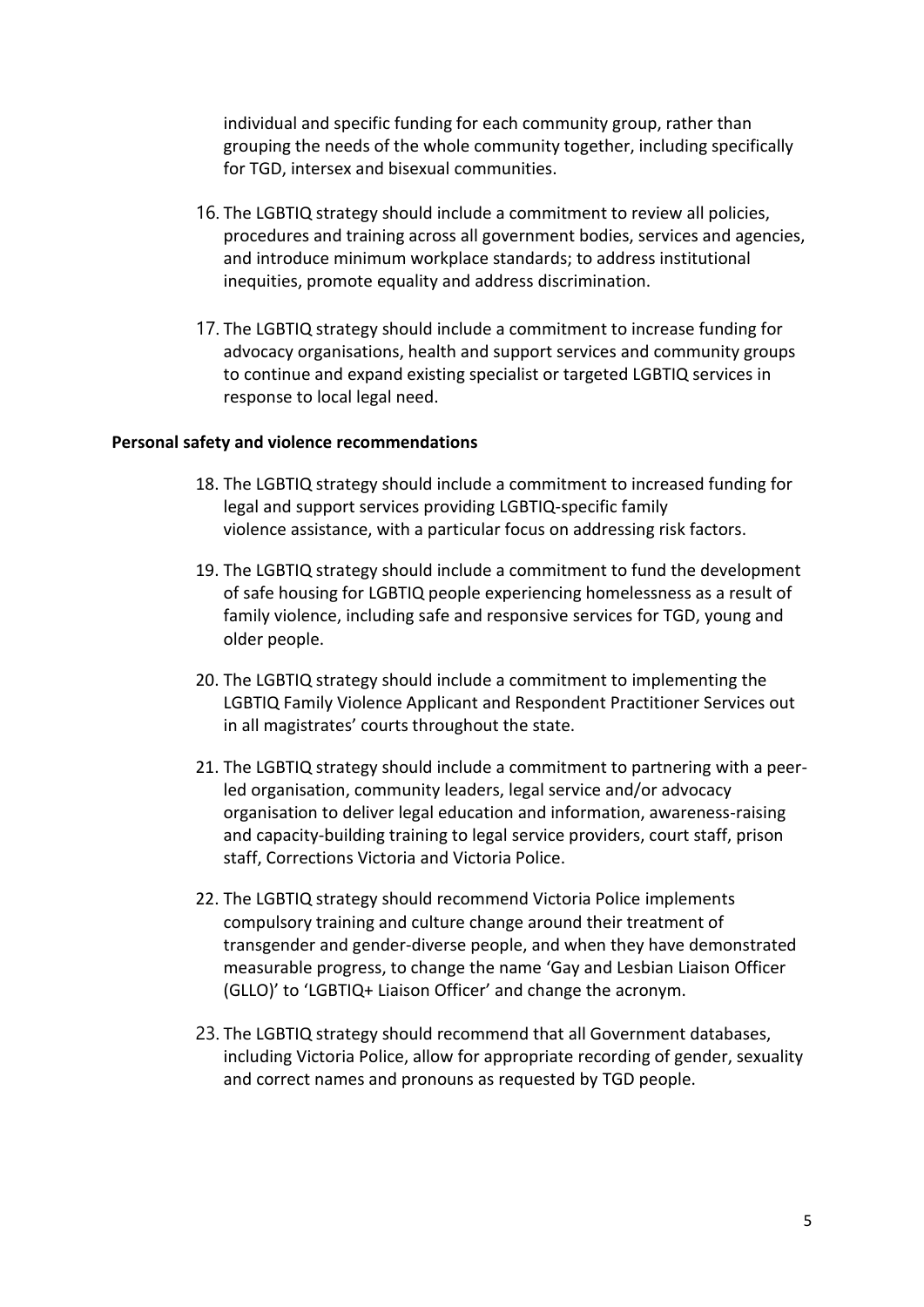# **Law and policy reform**

We welcome the commitment of the LGBTIQ strategy to continue ongoing law reform to achieve equality before the law for all LGBTIQ communities. We note that we have read and agree with the submissions provided by the Victorian Pride Lobby.

The LGBTIQ Legal Service recently wrote a joint submission with Liberty Victoria to the antivilification inquiry to seek to extend legal protections against vilification to Victorian LGBTIQ communities. LGBTIQ people experience high and unacceptable levels of vilification, and this experience is compounded for people who are also members of other minority groups, including Aboriginal and Torres Strait Islander communities, multicultural and multifaith communities and people living with a disability. We emphasise the importance of submissions made by individuals and organisations who represent people from these communities.

We recommend the Government reviews all Victorian laws and policies, to ensure equality before the law for all LGBTIQ communities and individuals, without the need for grass roots advocacy campaigns. We urge the state Government to advocate for the same at Commonwealth level through the Council of Australian Government (COAG) process and relevant associated committees.

## *Equal Opportunity Act* **2010 (Vic)**

The *Equal Opportunity Act* 2010 (Vic) (**EOA**) does not provide protection for people with variations of sex characteristics, non-binary and gender diverse, or people living with HIV or AIDS.

There are eighteen protected attributes set out in section 6 of the EOA. Relevantly to the LGBTIQ community, protected attributes include:

- Gender identity. This is defined to mean:
	- the identification on a bona fide basis by a person of one sex as a member of the other sex by:
		- by assuming characteristics of the other sex, whether by means of medical intervention, style of dressing or otherwise; or
		- by living, or seeking to live, as a member of the other sex; or
	- the identification on a bona fide basis by a person of indeterminate sex as a member of a particular sex (whether or not the person is recognised as such):
		- by assuming characteristics of that sex, whether by means of medical intervention, style of dressing or otherwise; or
		- by living, or seeking to live, as a member of that sex.

Due to the definition focusing on living as "one sex" or the "other sex", it does not include non-binary or gender diverse people who do not identify as either male or female. The test focuses on the identification of the person who experiences discrimination, rather than the gender expression of that person.

• Lawful sexual activity;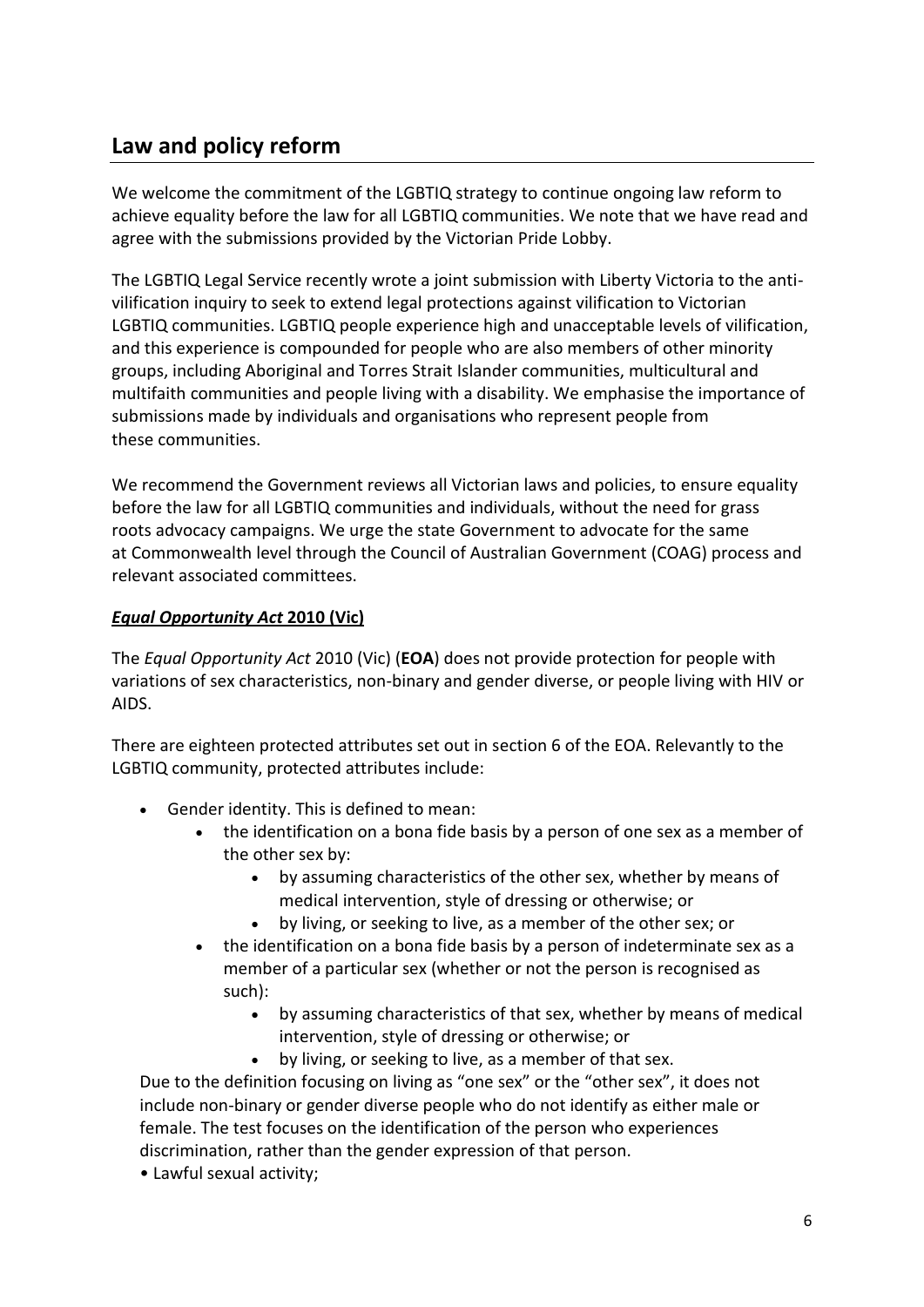- Sex;
- Sexual orientation; and
- An expunged homosexual conviction.

It is also unlawful to discriminate against a person based on their association with a person with one of those attributes.

The EOA does not prohibit discrimination, but rather defines and then prohibits it from certain defined areas of public life. These include employment, education, the provision of goods and services, accommodation, clubs, sport, and local government. Accordingly, discriminatory behaviour in public life, for example on public transport or from neighbours, is not covered by the EOA. There are a range of exceptions, including conduct engaged in by a religious body if that conduct is based on the doctrines, beliefs or principles of the religion, or is reasonably necessary to avoid injury to the religious sensitivities of adherents of the religion. This includes allowing a religious school to refuse entry to a prospective student, expel or refuse to employ someone, or otherwise treat someone differently based on their sexual orientation or gender identity.

Regarding gender, it is preferable to make the protected attribute 'gender identity or gender expression', and to adopt the definitions contained in the *Tasmanian Anti-Discrimination Act* 1998 (Tas), which are as follows:

**gender expression** means any personal physical expression, appearance (whether by way of medical intervention or not), speech, mannerisms, behavioural patterns, names and personal references that manifest or express gender or gender identity;

**gender identity** means the gender-related identity, appearance or mannerisms or other gender related characteristics of an individual including gender expression (whether by way of medical intervention or not), with or without regard to the individual's designated sex at birth, and may include being transgender or transsexual;

These definitions are inclusive of people who are non-binary and gender non-conforming, which would protect someone who does not necessarily identify as transgender or nonbinary. The EOA should be amended to provide protections for people with variations of sex characteristics, non-binary and gender diverse, and people living with HIV/AIDS.

## **Investigative powers of VEOHRC**

There is currently an under-utilisation of anti-vilification laws. In 2018/19, Victorians raised the issue of racial discrimination in only 47 enquiries to VEOHRC, and the issue of religious discrimination was raised on 24 occasions. Of 1,877 complaints made to VEOHRC, only four related to racial vilification and five related to religious vilification. These figures represent less than 0.5% of the total number of complaints received by VEOHRC. The expansion of the range of people who are protected by the laws will likely go some way to addressing the effectiveness and usefulness of anti-vilification laws. The expansion of the test for vilification beyond the current incitement test will also arguably make it a much more useful piece of legislation for people who experience vilification. In addition to the expansion of the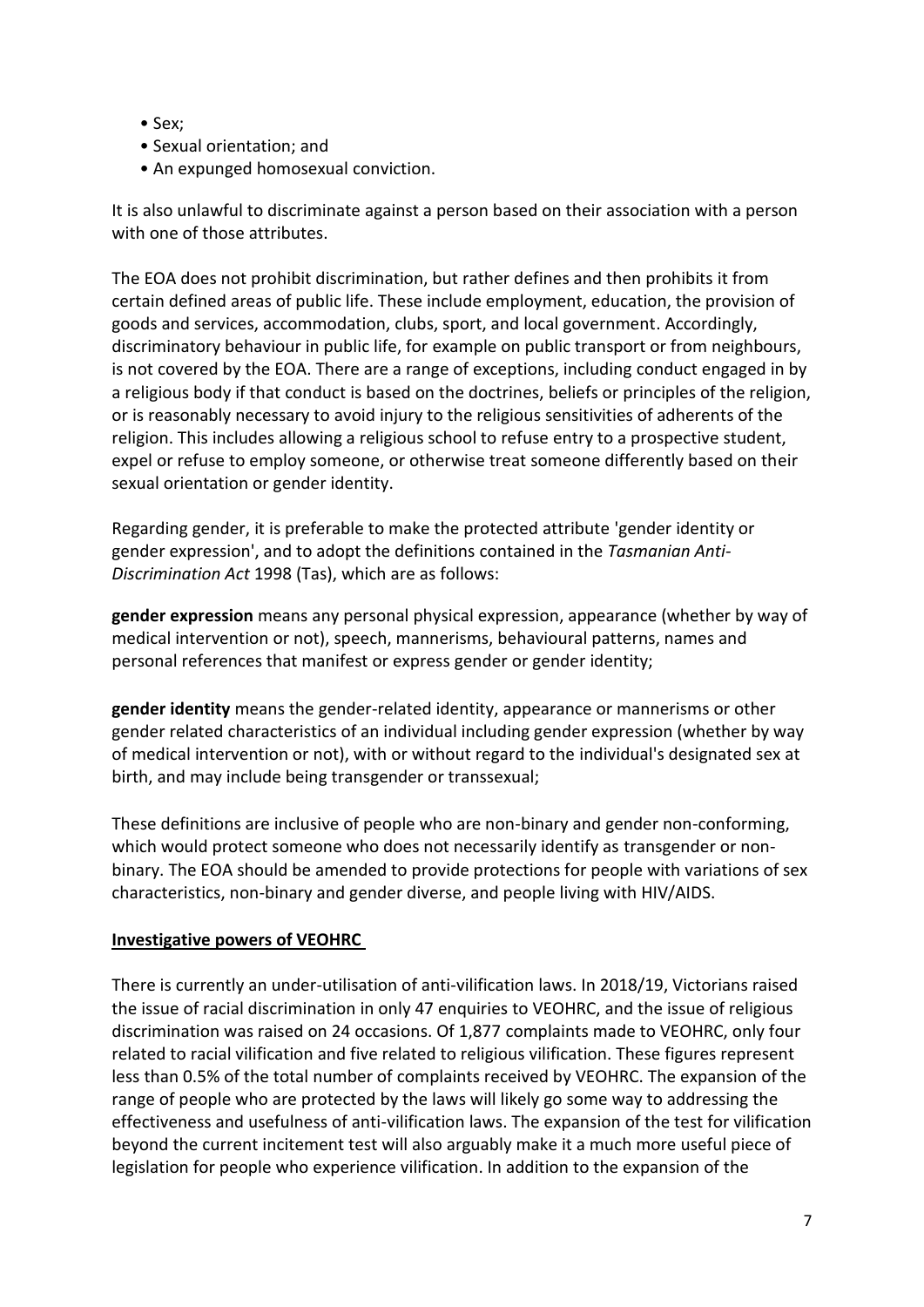legislative definitions, though, we also support measures to reduce the burden placed on individuals who suffer vilification and discrimination to enforce the law and thus bring normative change.

The Victorian Government should amend the *Equal Opportunity Act 2010* (Vic) to extend the full range of the Victorian Equal Opportunity and Human Rights Commission's functions and powers to the regulation of vilification, including to issue practice guidelines, undertake research, conduct legal interventions, undertake compliance reviews, prepare action plans and conduct investigations.

The Victorian Government should amend the *Equal Opportunity Act 2010* (Vic) to reinstate and strengthen the Victorian Equal Opportunity and Human Rights Commission's functions and powers, including to:

- 1. undertake own-motion public inquiries
- 2. investigate any serious matter that indicates a possible contravention of the Act:
	- a. without the need for a reasonable expectation that the matter cannot be resolved by dispute resolution or the VCAT
	- b. with the introduction of a 'reasonable expectation' that the matter relates to a class or group of persons
- 3. compel attendance, information and documents for any purposes of an investigation or public inquiry without the need for an order from VCAT
- 4. seek enforceable undertakings and issue compliance notices as potential outcomes of an investigation or a public inquiry.

These reinstated functions and powers should also apply to the regulation of vilification under the *Equal Opportunity Act 2010* (Vic).

## **Other legal reforms needed**

While we commend the government on the recent birth certificate reform; we believe this reform should have occurred without the need for a divisive and traumatic law reform campaign. We recommend that the legislation be amended to require parental consent for people younger than 16 years of age (rather than 18).

We highlight the recent submissions of St Kilda Legal Service and Vixen Collective on the sex work decriminalisation inquiry, particularly the suggested law and policy reforms to achieve better outcomes for sex workers in Victoria, which is a community with a high number of LGBTIQ people.

We endorse the submissions of Thorne Harbour Health and the Victorian Pride Lobby regarding conversion therapy.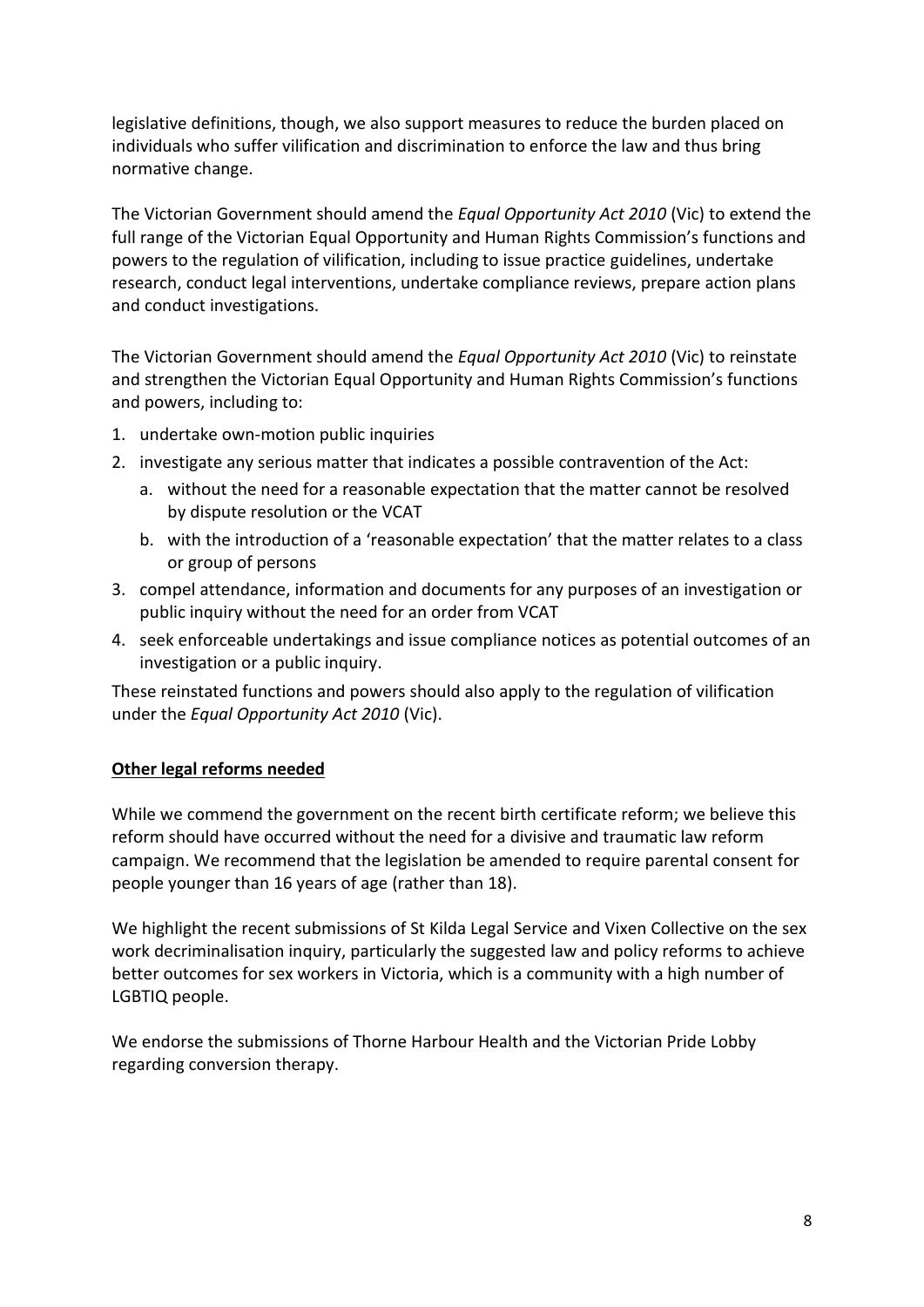#### **Law and policy reform recommendations**

- 1. The LGBTIQ strategy should include a commitment to undertake a broad legislative and policy review to ensure protection for all LGBTIQ communities, without the need for grass-roots campaigns and advocacy. Law and policy reform should particularly focus on ensuring protection for people with intersex variations, TGD people, sex workers, people living with HIV or AIDS, non-binary and asexual people, in consultation and/or partnership with peer-led community groups, community leaders and legal service providers.
- 2. The LGBTIQ strategy should include a commitment to reviewing the *Equal Opportunity Act* 2010 (Vic) and consider removing exemptions that permit religious bodies and schools to discrimination on the basis of sexual orientation or gender identity and to include protections for people with variations of sex characteristics, non-binary and on the basis of HIV or AIDS status. This review should also ensure that the definition for gender identity is reviewed in consultation with the transgender and gender-diverse community.
- 3. The LGBTIQ strategy should consider how the Victorian State Government can advocate for law and policy review and reform at Commonwealth level, for example through the National Cabinet, and relevant associated committees, and require an 'impact statement' on how any proposed legislation will impact LGBTIQ communities.

# **Economic security**

As noted in the Discussion Paper, LGBTIQ communities experience high levels of homelessness. In addressing social and structural inequalities, which lead to issues such as unemployment and homelessness, we encourage the strategy to prioritise long term employment strategies. In addressing ongoing inequity in LGBTIQ communities, we encourage the strategy to move beyond consultation to include a Government employment strategy with pathways to leadership, particularly for Aboriginal and Torres Straight Islander communities, various multicultural and multifaith communities, TGD people, people living with HIV/AIDs, sex workers, people who have been to prison and people living with a disability.

LGBTIQ communities report high rates of discrimination in the workplace, including being subjected to inappropriate and intrusive comments and questions from managers and colleagues, being forced to use a toilet they do not feel comfortable using, or simply not being hired at all. Organisational transition policy and leave entitlements, in collaboration with compulsory staff training, would contribute to safer and more diverse work places. All organisations, and particularly those who receive government funding, should be required to ensure their policies, forms and practices are safe, inclusive, and responsive for all genders and sexuality identities. It is important that there is also a safe and responsive workplace culture, beyond policies and procedure.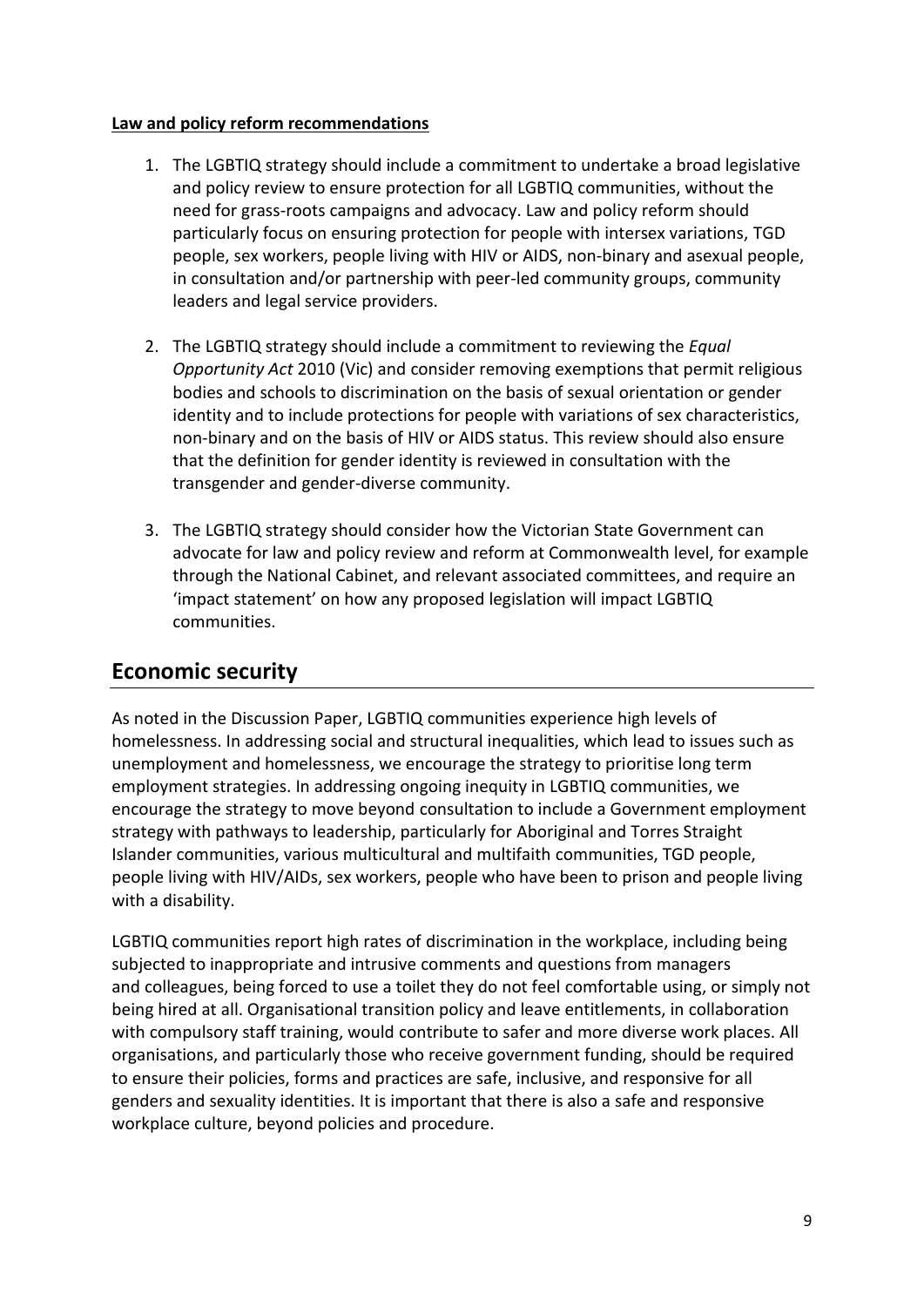Discrimination and harassment reduce the ability of Victorian LGBTIQ communities to fully participate in and contribute to society. This affects their social outcomes, as experiences of discrimination and harassment in settings such as healthcare facilities, schools, and housing providers contribute to poor health and socio-economic outcomes, and overall social exclusion. It also means that the Victorian community loses the opportunity for societal contribution from a diverse range of people and impacts economic security. Past experiences and fear of discrimination is a barrier to accessing employment, legal assistance, other services and accessing public spaces. TGD communities are subject to more discrimination and violence because of transphobia that stems from structural gender binary expectations. These communities are therefore more vulnerable to poorer mental health outcomes, poverty and unemployment, than lesbian, gay and bisexual communities. The LGBTIQ Legal Service gathers data at intake, which showed that 78 per cent of our clients were unemployed at that time, and 73 per cent earnt less than \$400 per week. This may suggest that in addition to discrimination within the workplace, LGBTIQ communities face significant challenges and complex barriers when seeking employment.

The LGBTIQ Legal Service legal needs survey revealed that the most prevalent issues facing the LGBTIQ community were employment law, followed by discrimination law. At the LGBTIQ Legal Service and Roberta Perkins Law Project, we frequently receive enquiries that relate to discrimination, unfair dismissal and/or sexual harassment in the workplace due to sexual orientation and/or gender identity. Similar findings have been echoed in Victoria Legal Aid's (**VLA**) Midsumma survey, which found that 45 per cent of participants had been treated badly by a current or potential employer on the basis of their gender/sexual identity.<sup>2</sup>

Thirty-five per cent of the LGBTIQ Legal Service legal needs survey participants reported experiencing an employment law issue in the last five years. The LGBTIQ Legal Service predominantly assists with general protections involving dismissal complaints where our client had been terminated in their employment due to an alleged discriminatory reason, such as their sexual orientation or gender identity. The LGBTIQ Legal Service represents clients at Fair Work Commission conciliation proceedings by telephone, and negotiating confidential deeds of settlement with respondent lawyers prior to or post conciliation. The LGBTIQ Legal Service only provides legal services in matters involving discrimination, and would benefit from expanding to assist with all employment law matters to meet unmet legal need.

## **Economic security recommendations**

- 4. The LGBTIQ strategy should include a commitment to review administrative and regulatory frameworks, to impose positive duties on employers and effective enforcement, rather than an onus on individuals to bring complaints.
- 5. The LGBTIQ strategy should include a commitment to TGD employment strategies and programs in government bodies, services and agencies, including leadership pathways, in consultation and/or partnership with TGV.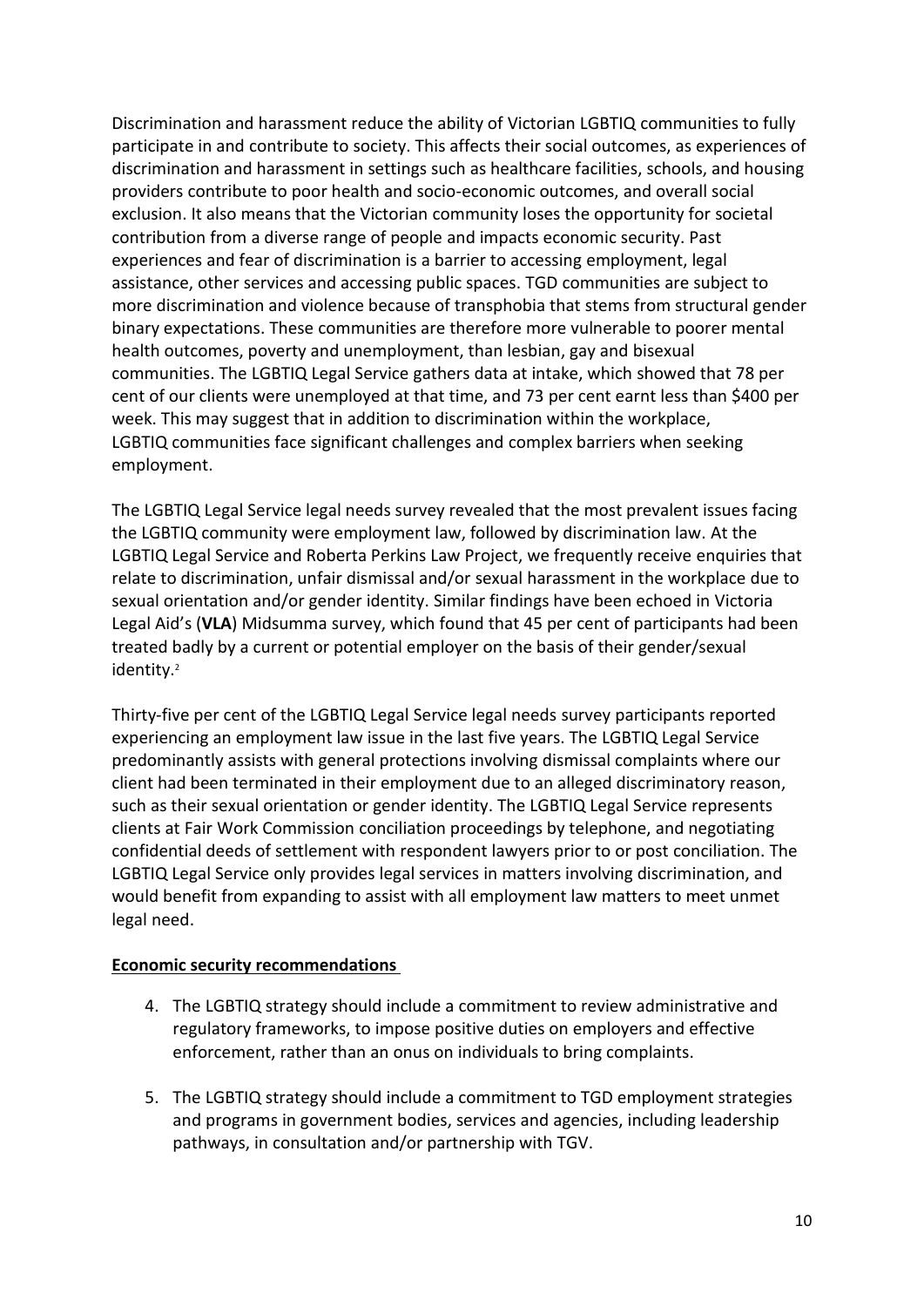- 6. The LGBTIQ strategy should include a commitment to funding a permanent and expanded LGBTIQ Legal Service, which includes increased specialised employment, family and immigration legal services to meet unmet legal need, as well as increasing ongoing funding to other services providing LGBTIQ specific services.
- 7. The LGBTIQ strategy should include a commitment of the Victorian State Government to advocate for the Commonwealth *Fair Work Act* 2009 to be amended to properly protect transgender, gender-diverse and intersex Australians from mistreatment and unfair dismissal.
- 8. The LGBTIQ strategy should recommend that the LGBTIQ Leadership Program and various working groups prioritise less established leaders and professionals, and maintain a network of established and up-and-coming leaders with mentoring and support opportunities.

# **Health and wellbeing**

The LGBTIQ Legal Service was established as a health justice partnership between St Kilda Legal Service and Thorne Harbour Health. We highlight the ongoing law and policy reform advocacy of Thorne Harbour Health and we endorse their LGBTIQ strategy submission and recommendations.

Over 80 per cent of LGBTIQ Legal Service clients self-reported experiencing mental illness at intake when they accessed the service. Heterosexist harassment and abuse impacts the physical and mental health and wellbeing of LGBTIQ communities. The impact is more significant for TGD people, and/or people who belong to other minority communities and experience cumulative forms of systemic inequities and discrimination. People with mental illness and disability are over-represented in the justice system. A Closer Look at Private Lives 2 (2015) found that 31 per cent of respondents had experienced depression in the last 3 years and 22 per cent experienced anxiety. The highest reported instance of experiencing mental illness was trans women (57.4%) and trans men (55.3%), in the last three years.

Trans Pathways is the largest study ever conducted on the mental health of TGD young people (aged 14 – 25) in Australia. Of the 859 participants, 80 per cent reported to have selfharmed, compared to 11 per cent of adolescents (aged 12-17 years) in the Australian general population. Almost half (48.1%) reported attempting suicide, which is 20 times higher than adolescents (aged 12-17 years) in the Australian general population and 14.6 times higher than adults (aged 16-85 years) in the Australian general population. Trans Pathways found that 72 per cent of trans young people have been diagnosed with anxiety, which is 10 times higher than adolescents (aged 12-17 years) in the Australian general population. Trans Pathways recommended increased and improved services for trans adults and young people. Trans Pathways recommends improving access to gender affirming healthcare so that it is affordable and covered by Medicare and the Pharmaceuticals Benefits Scheme, which would encourage private health insurance companies to include trans health needs in their policies. Improving access to gender affirming healthcare and counselling would improve trans mental health outcomes, which is particularly important given the high rates of self-harm and suicide in the trans community. Suicide is a particular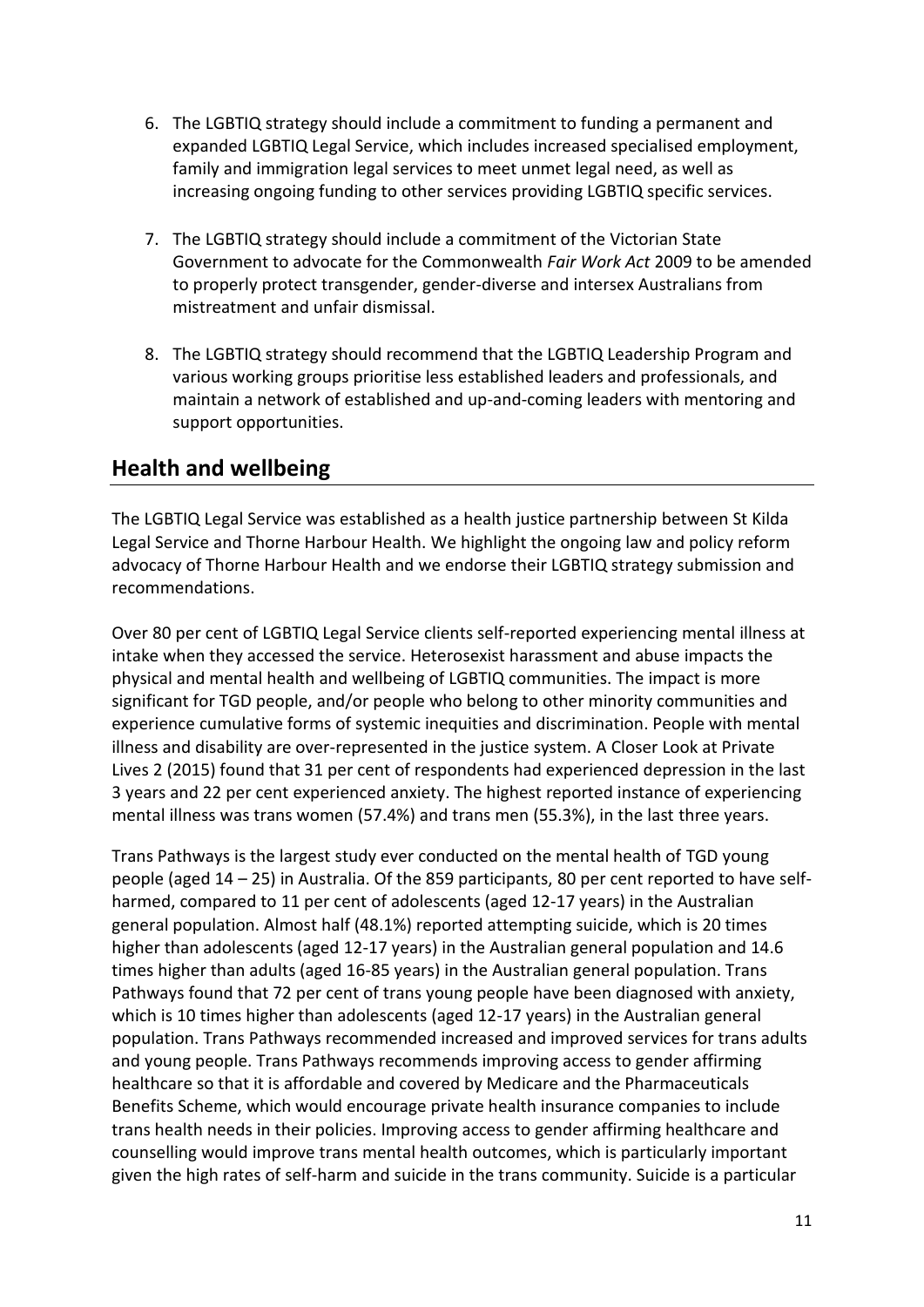risk factor in Aboriginal and Torres Strait Islander LGBTIQ communities due to the compounding impact of racism and structural inequity. Partnering with Aboriginal and Torres Strait Islander communities, community leaders and peer-led groups is integral to the success of a health and wellbeing strategy that is properly representative.

## **Health and wellbeing recommendations**

- 9. The LGBTIQ strategy must be properly representative of all LGBTIQ communities, and include diverse and multidisciplined voices, allowing peer-led community groups to define their own experiences, goals and solutions for change.
- 10. The LGBTIQ strategy should include a commitment to advocate for criminal law prohibition of deferrable medical interventions on people born with variations of sex characteristics and transparent and accountable human rights-affirming oversight of relevant medical interventions and standards of care. As well as permanent resourcing and inclusion in all processes of affirmative, intersex-led peer support and systemic advocacy.
- 11. The LGBTIQ strategy should include a commitment to establishing a redress scheme for survivors of non-consensual, medically unnecessary interventions on people born with variations of sex characteristics.
- 12. The LGBTIQ strategy should include a commitment to advocate for gender affirming healthcare to be included in Medicare and increased funding to increase access and decrease wait times for all Victorians, including by ensuring that gender affirming surgeries are undertaken at public hospitals.
- 13. The LGBTIQ strategy should include a commitment to increased LGBTIQ specialised health services in regional and remote areas, including gender affirming and sexual health services, in partnership with peer-led community groups.
- 14. The LGBTIQ strategy should include a commitment to ensure people in prison have access to timely and appropriate gender-affirming and mental health care, including reviewing current barriers and issues, in partnership with people in prison and their advocates. This should include funding for advocates to facilitate peer support groups of TGD people in prison.

# **LGBTIQ inclusive services**

The LGBTIQ Legal Service legal needs survey found that 80 per cent of participants would rather get help from a specialised LGBTIQ service, rather than a mainstream service. It is vital that LGBTIQ specialised services can continue in a stable and ongoing way without the need to continuously highlight their collective trauma to gain proper funding. The temporary, cyclic and grants-based funding model is tiring for advocates in this space and reduces their capacity to focus on essential services.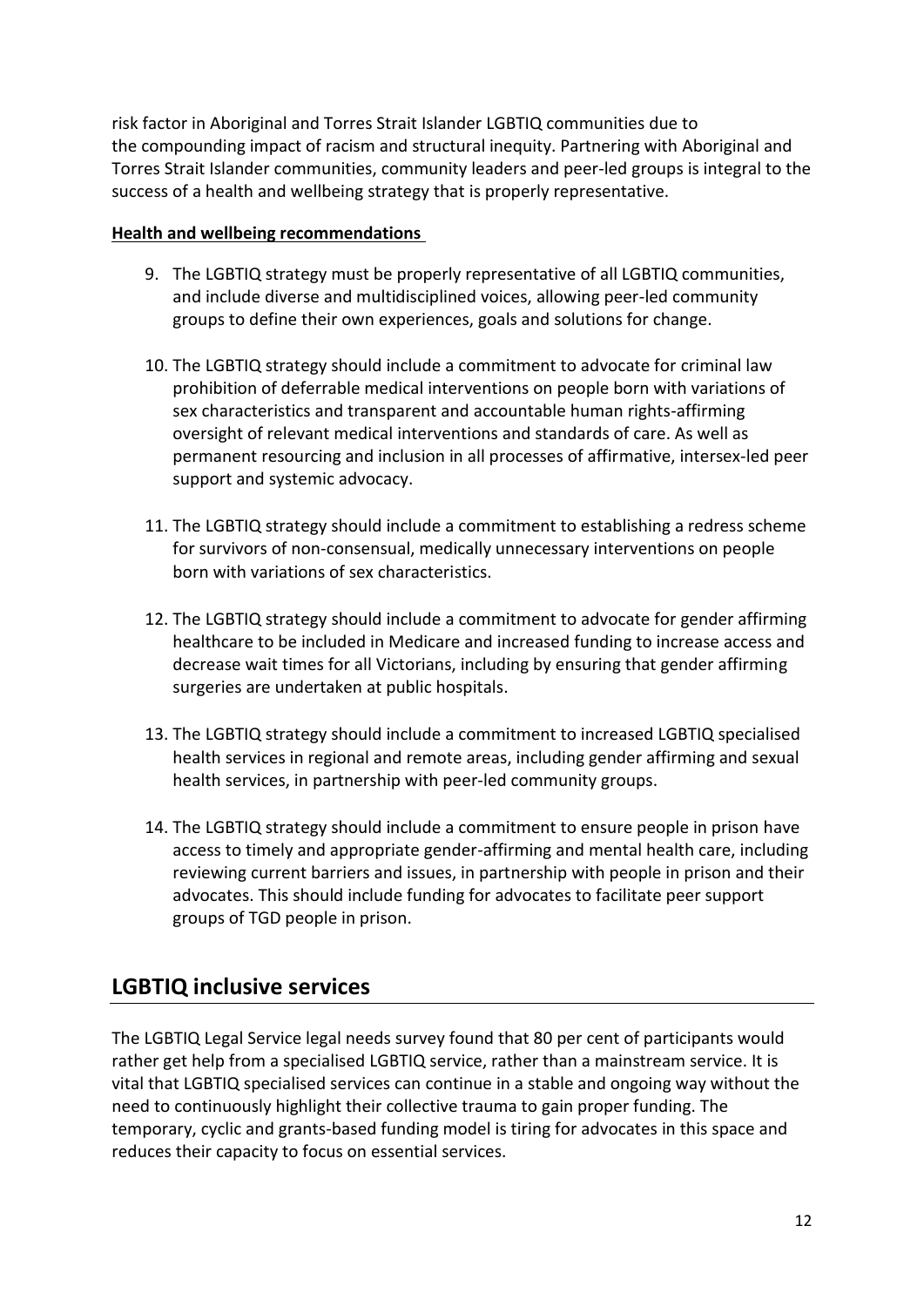The LNA specifically addressed and supported the idea of inclusive and expanded service design and delivery to LGBTIQ communities. The LNA identified multiple areas that lacked specialist support for the LGBTIQ community; including employment law, immigration and family law. The implementation of these services was recommended to be peer-led and informed, with a specific focus on the holistic care of clients. The SKLS health-justice partnership with Thorne Harbour Health highlights the need for holistic service delivery for clients with complex needs who may require ongoing psychological, health and family violence support in addition to legal services.

In addressing inclusive service design, it is prudent to note that many sources (including the Discussion Paper for the Victorian LGBTIQ Strategy) acknowledge the substantial lack of research as to the needs of the LGBTIQ community, and more specifically the TGD community. As such the design of inclusive services should consider similar approaches to that employed by the LGBTIQ Legal Service design, where the delivery of inclusive services incorporates a needs analysis component. Through the implementation of services that focus on assessing the unique and complex needs of clients, it is possible for services to be client focussed and simultaneous gather and analyse the needs of LGBTIQ communities; informing both understanding and service delivery.

As stated above, all organisations, and particularly those who receive government funding, should be required to ensure their policies, forms and practices are safe, inclusive, and responsive for all gender and sexuality identities, in combination with compulsory staff training. It is important that there is also a safe and responsive workplace culture, beyond policies and procedure.

## **LGBTIQ inclusive services recommendations**

- 15. The LGBTIQ strategy should include a commitment to increase funding for peer-led and community-controlled services that aim to provide inclusive and holistic care, and clearly outline measurable positive steps to increase visibility, research and advocacy for LGBTIQ communities. This requires individual and specific funding for each community group, rather than grouping the needs of the whole community together, including specifically for TGD, intersex and bisexual communities.
- 16. The LGBTIQ strategy should include a commitment to review all policies, procedures and training across all government bodies, services and agencies, and introduce minimum workplace standards; to address institutional inequities, promote equality and address discrimination.
- 17. The LGBTIQ strategy should include a commitment to increase funding for advocacy organisations, health and support services and community groups to continue and expand existing specialist or targeted LGBTIQ services in response to local legal need.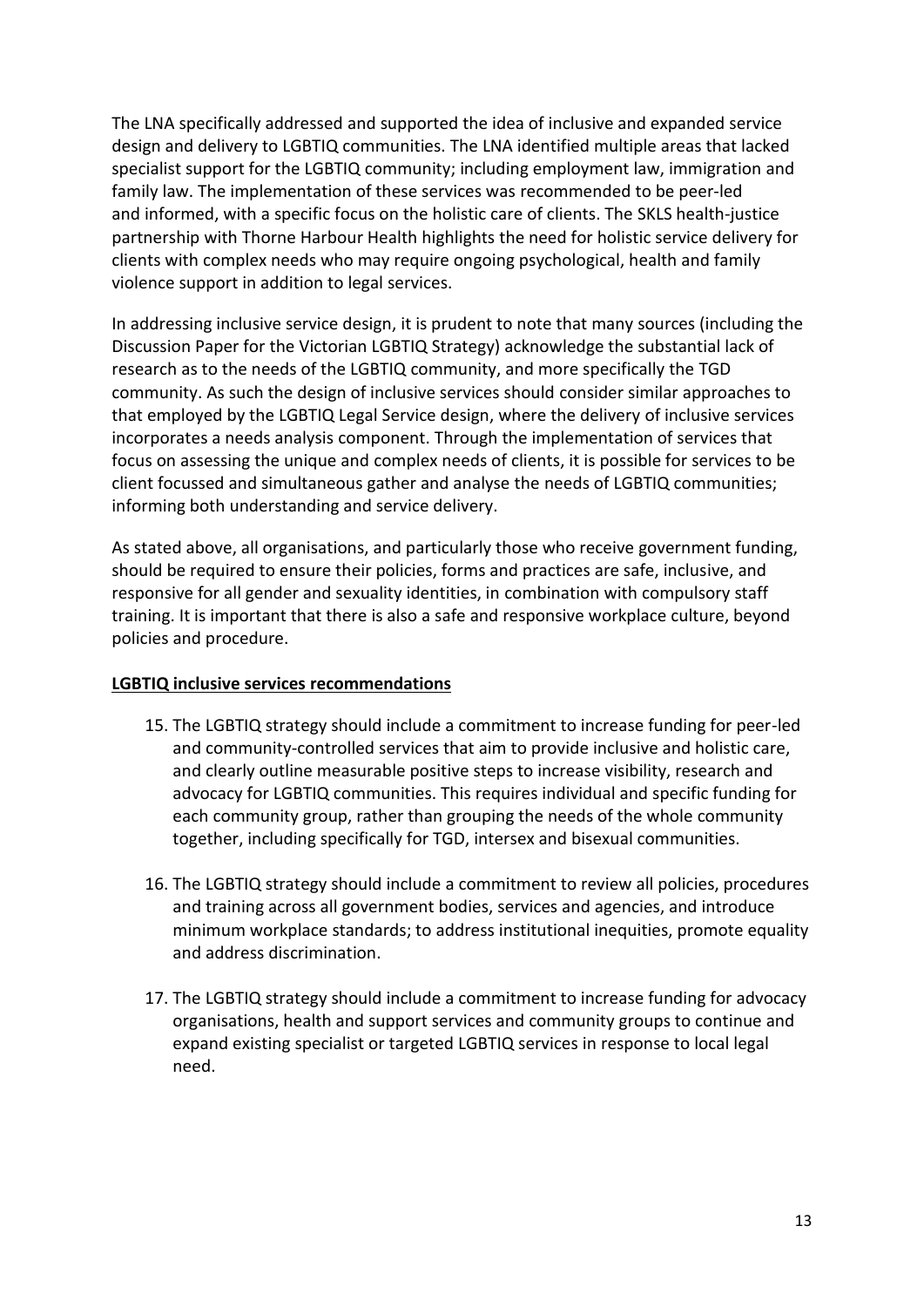# **Personal safety and violence**

The LGBTIQ Legal Service legal needs survey asked participants whether they agreed with the statement 'If I had to report a crime where I was the victim, I feel confident the police at my local station would assist me'. Of those surveyed, 35 per cent either disagreed or strongly disagreed and 43 per cent either agreed or strongly agreed. Many people mentioned police not taking reports from sex workers seriously. Participants provided comments including:

- 'I'm a sex worker and have seen police turn away victims'
- 'Historically the police have been perpetrators of violence against the LGBTIQ community and I would feel uncomfortable as a queer person'
- 'If I was reporting something transphobic or sexual assault, or I had to disclose my gender identity, I would feel uncomfortable and would want a lawyer or trans advocate with me'
- 'I am white and cis-passing so I would report to the Police station'.

LGBTIQ people frequently feel anxiety in their interactions with police, due to their lived experience or knowledge of homophobic and transphobic police responses. This reduces their likelihood to report incidents to police and also to seek victims of crime assistance. LGBTIQ Victorians have a long history of experiencing police brutality, including the Tasty nightclub raid in Melbourne in 1994 and more recently the Hares and Hyenas violent botched raid and treatment of a gender non-conforming ex-football player with the unlawful leaking of photographs. A recent NSW study found that of the participants who had experienced family violence, only 15 per cent (12.9% to NSW Police and 2.1% to another state) reported it to the police. Aboriginal and Torres Strait Islander people are less likely to report to police in an effort to protect the perpetrator from police brutality and racism within the justice system. Further, LGBTIQ communities are more likely to seek help from a LGBTIQ specialised legal service, which supports the ongoing need to properly fund services providing LGBTIQ-specific legal and support services.

Ten per cent of the LGBTIQ Legal Service legal needs survey participants reported experiencing a family violence law issue in the last five years. Family violence is a significant area of legal need. We worked with Thorne Harbour Health to cross refer and support clients together, obtain supporting letters for Court and liaising with Victoria Police. The LGBTIQ Legal Service was often unable to provide the level of service clients requested, namely in court representation at multiple hearings in relation to family violence proceedings. We generally briefed the duty lawyer services provided by other community legal centres at magistrate courts to provide support, however on at least one occasion, the client felt that their legal representative did not understand the nuance of their personal situation due to a lack of understanding around inclusive service delivery for TGD clients and community and emotional forms of family violence. An expanded LGBTIQ Legal Service would include a more comprehensive family violence legal service, including the ability to represent people in all courts and tribunals throughout their legal matter.

The LGBTIQ Legal Service recommends the Government strategy prioritises addressing risk factors, increasing economic security for LGBTIQ communities, ensuring equality before the law and focusing on care and service delivery, rather than a Police response to LGBTIQ